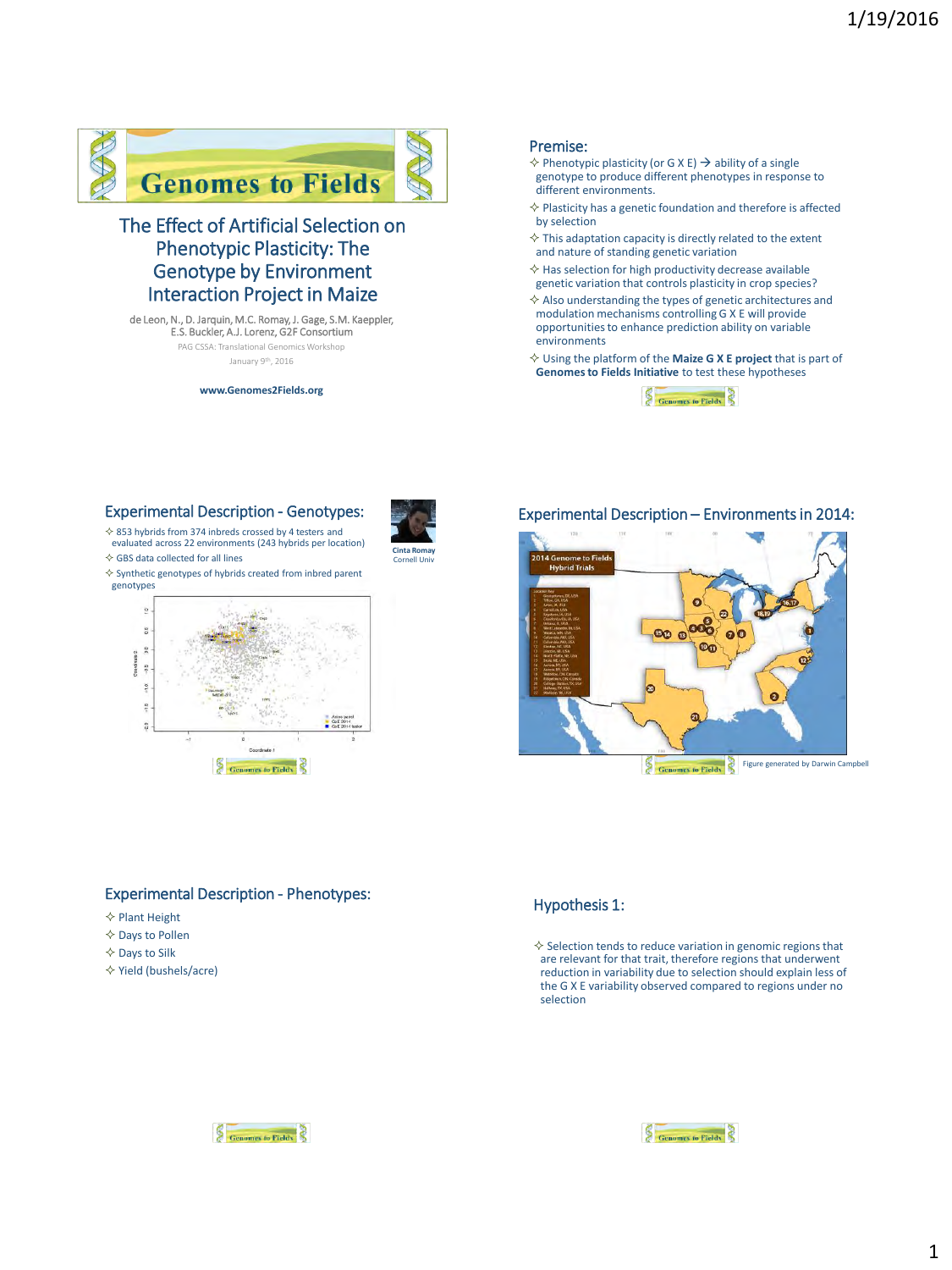# Analysis – Definition of Differential  $F_{ST}$ Regions:



- $\diamondsuit$  Categories were defined by comparing F<sub>ST</sub> on 20 SNP windows for 60 inbred lines from the HapMap (30 on each extreme tropical vs temperate) based on MDS distance (confirmed by Jeff Ross-Ibarra)
- $\Diamond$  Contrasting F<sub>ST</sub> regions: Low (F<sub>ST</sub> < 0.15) and High (F<sub>ST</sub> > 0.5) SNPs in the genome across all hybrids and environments
- $\diamond$  Set of 9,194 SNPs with high F<sub>ST</sub> values and random samples of 9,194 SNPs from low  $F_{ST}$



## Analysis – Variance Components Analysis:



- $\diamond$  Use variance components approach in Gusev et al., 2014 (Am. J. of Hum Gen, 95:535-552)
- $\Diamond$  Method calculates r<sup>2</sup> between the phenotype and the prediction for SNPs from specific functional category (in our case differential  $F_{ST}$ )
- $\diamond$  We analyzed variance components to evaluate if interaction between the studied regions (i.e.: differentially selected regions) and environment show significant differences in the amount of phenotypic variability explained



#### Analysis – Model Details:

#### Random effects model:

#### $y = L + E + g + g_L \times E + g_H \times E + e$

- $\Leftrightarrow$  where:  $\bullet v =$  is the vector of phenotypes
	- $\triangle$  L & E = vectors of hybrid and environmental effects, such that L~N(0, *I*σ<sub>L</sub><sup>2</sup>) and E<sup>~</sup>N(0, *I*σ<sub>E</sub><sup>2</sup>)
	- $\bullet$  g = the vector of genomic values following a multivariate normal distribution such that g  $\sim N(0, G\sigma_g^2)$ , G being the Genomic Relationship Matrix computed using all the available markers
	- The interaction terms were included through covariance structures (following Jarquin et al., 2014). Thus  $g_L X E^{\sim} N(0,Z_g G_L Z' g H Z_g Z'_g)$  and  $g_H X E^{\infty}N(0,Z_g G_H Z' g H Z_g Z'g)$ <br>  $\bullet$  G<sub>H</sub> computed using the 9,194 SNPs with high F<sub>ST</sub> values and G<sub>L</sub> computed taking random samples of 9,194 SNPs from the low F<sub>ST</sub>
	-
	- analysis repeated 1,000 time







Posterior distribution of estimated variance components for regions in interaction with Environment - **Plant Height**



Results – Assessment of Effect of Selection:



## Hypothesis 2:

- $\diamond$  Is G X E modulated by the genetic architecture of the trait or are there alternative sources of control?
	- ◆ If G X E is mostly due to the genetic architecture of the trait (combination of alleles, epistasis, etc)  $\rightarrow$  current models that focus on assigning values to polymorphisms for prediction would work
	- $\triangle$  If G X E is due to more complex regulatory mechanisms  $\rightarrow$ information needs to be included in the model to account for G X E
	- Important not only to make decisions of what to select, but also of what type of variation is important to keep in the germplasm for long term breeding gains

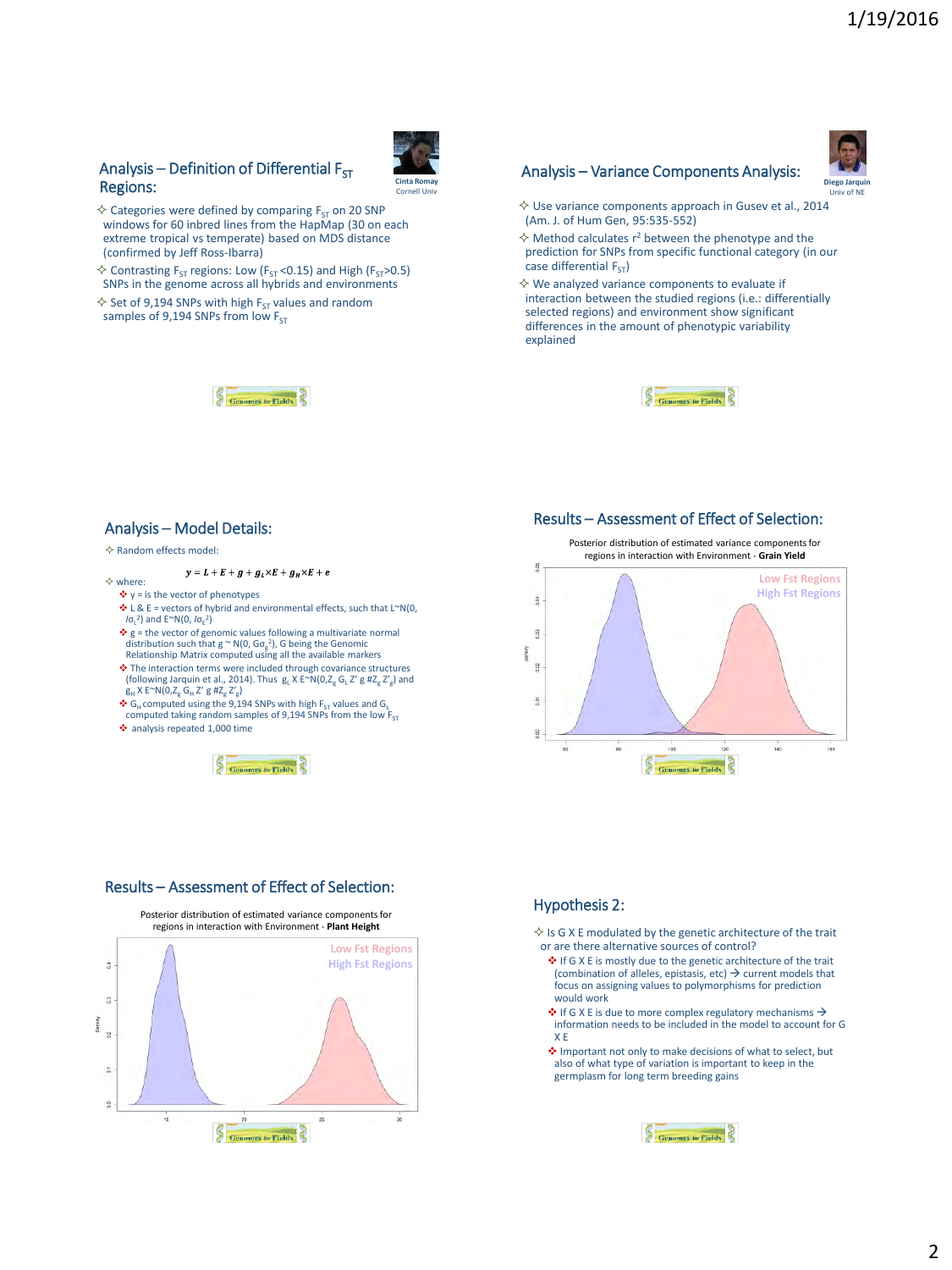# Analysis – Quantifying Stability:

 $\lozenge$  12 checks evaluated at 21 environments or more

 $\Diamond$  Average check at each location  $\rightarrow$  reference value for location



# Analysis – Definition of Parameters:



- $\Diamond$  For each unique hybrid at 3 locations or more: Plot hybrid value at each location against the location's reference value (average check performance) Univ of WI
	- ❖ Fit a line

Extract regression parameters: slope and SSE



#### Relationship between Regression Parameters and Stability:

- $\diamond$  Type I/II Stability: Environmental response is parallel to mean response  $\rightarrow$  quantified by slope
- $\Diamond$  Type III Stability: Small among-environment variance  $\rightarrow$ quantified by SSE
- $\Diamond$  Each regression parameter was evaluated for each trait, resulting in eight parameter-trait combinations to be mapped separately



Analysis - GWAS:



Each phenotype and parameter-trait combination mapped separately using TASSEL 5.0



## Results - Patterns of Functional Variation:

 $\diamond$  Classified SNPs based on their distance to the nearest gene model (following Wallace et al., 2014 – Plos Genetics):

- Genic: Inside a gene
- Proximal: 1-5,000 base pairs from closest gene
- Intergenic: >5,000 base pairs from closest gene Use all markers (~420k) to form a null distribution
- 



## Results – Patterns of Functional Variation:



 $\rightarrow$  100 SNPs with the lowest p-values for each trait per se were classified as intergenic, gene-proximal or genic

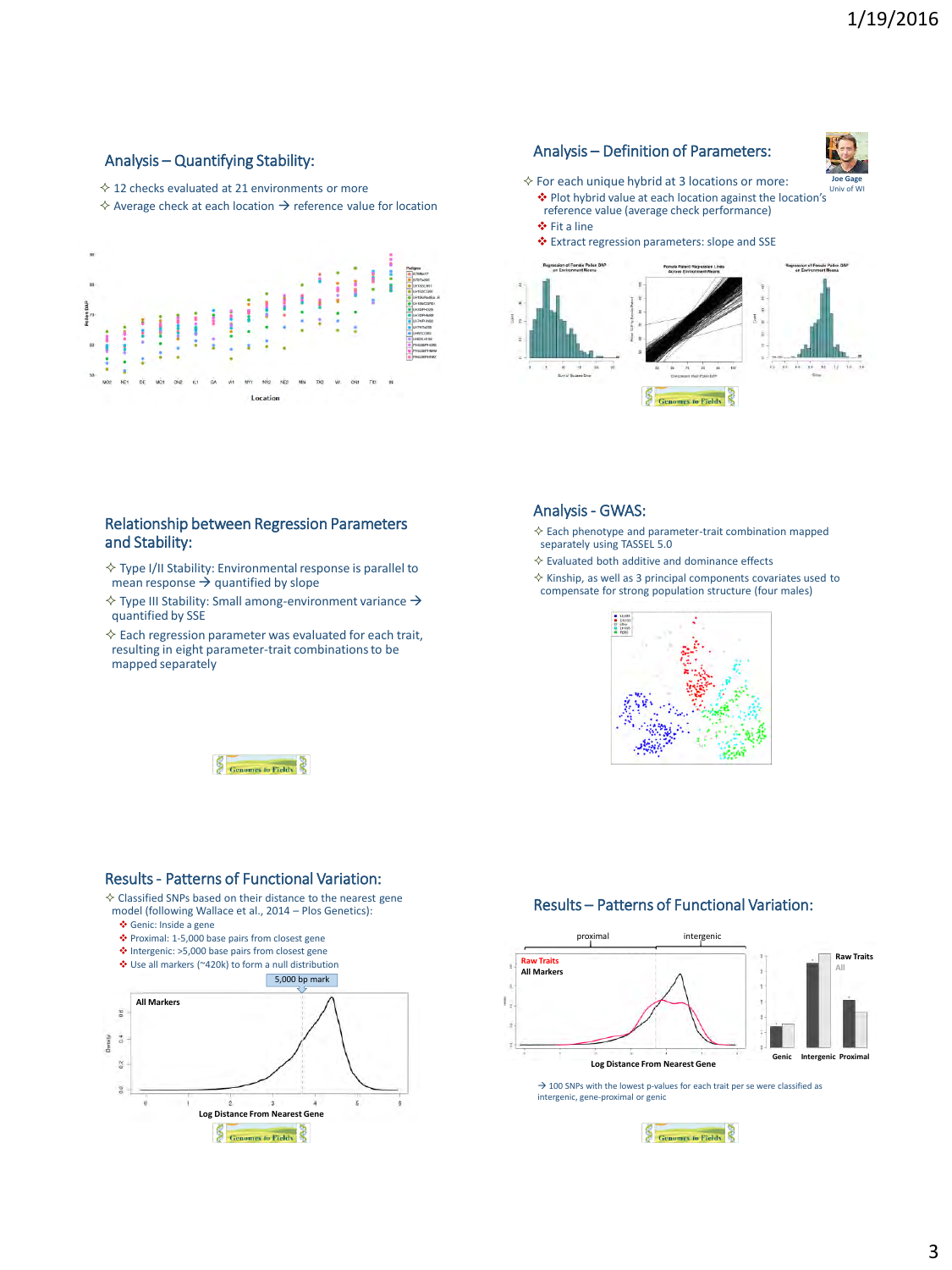

## Results – Are Traits *Per Se* and Stability Controlled by Similar Regions?



#### Take Home Messages:

 $\diamond$  Proportion of the phenotypic variance explained for G X E differs for regions that have undergone differential selection in this dataset

 $\diamond$  Control of stability for the traits evaluated appears to involve variants located mostly in intergenic regions

 $\Diamond$  No obvious co-localizations of stability and phenotype *per se* associations

 $\diamond$  Need further analysis of the ontology of potential regions associated with control of plasticity



#### G X E Cooperators *Researcherswho grew GxE trials in 2014 and 2015*



#### Genomes To Fields Sponsors**IOWA CORN NATIONAL** CORN GROWERS Ab **ASSOCIATION** MinnesotaCorn **Illinois Corn Marketing Board WISCONSIN**  $\overline{\varsigma}$  $\varsigma$  $\Delta$ N.  $\Delta$ **PROMOTION** V Κľ BOARD, INC. COMMISSION **DHIO GORN braska**<br>CornBoard **TEXAS**<br>CORN<br>PRODUCERS Genomes to Fields

# GxE Consortium: Data Usage Disclaimer

*This presentation includes data analysis and interpretation conducted by the presenter and does not necessarily reflect the observations and conclusions of the GxE Consortium.*